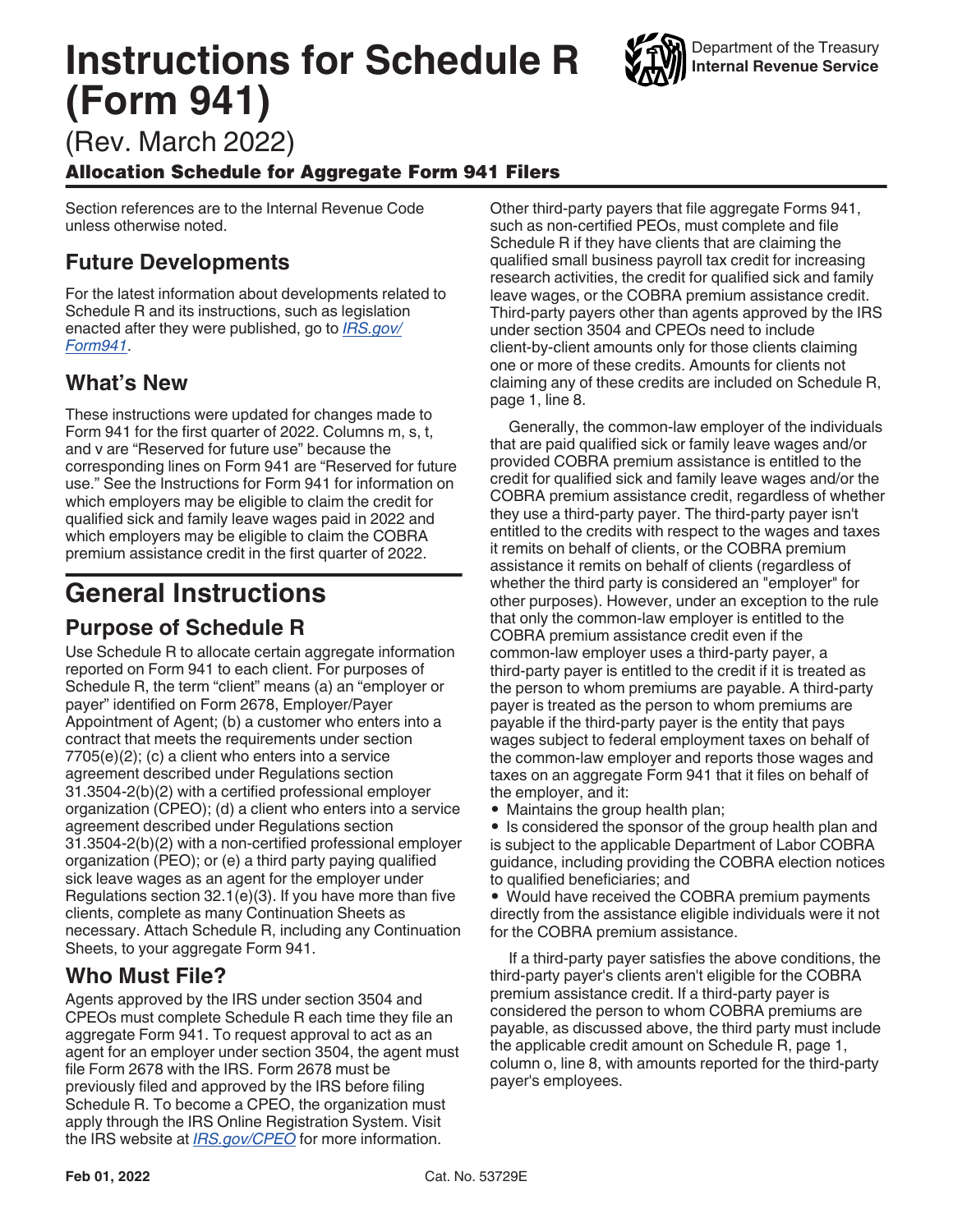## <span id="page-1-0"></span>**When Must You File?**

If you're an aggregate Form 941 filer, file Schedule R with your aggregate Form 941 every quarter. Agents and non-certified PEOs may file Form 941 and Schedule R electronically or by paper submission. CPEOs must generally file Form 941 and Schedule R electronically. For more information about a CPEO's requirement to file electronically, see Rev. Proc. 2017-14, 2017-3 I.R.B. 426, available at *[IRS.gov/irb/2017-03\\_IRB#RP-2017-14](https://www.irs.gov/irb/2017-03_IRB#RP-2017-14)*.

# **Specific Instructions**

### **Completing Schedule R**

### **Enter Your Business Information**

Carefully enter your employer identification number (EIN) and the name of your business at the top of the schedule. Make sure they exactly match the EIN and name shown on the attached Form 941. Check one of the "Type of filer" boxes to tell us if you're a section 3504 agent, a CPEO, or any other type of third party (for example, a non-certified PEO).

### **Calendar Year**

Calendar year "2022" has been prepopulated on the March 2022 revision of Schedule R. Don't use the March 2022 revision of Schedule R for any year before 2022.

### **Check the Box for the Quarter**

Check the first quarter box. The March 2022 revision of Schedule R may only be used for the first quarter of 2022.

Don't use the March 2022 revision of Schedule R for any calendar quarter beginning before January 1, 2022. Prior revisions of Schedule R are available at *[IRS.gov/](https://www.irs.gov/Form941) [Form941](https://www.irs.gov/Form941)* (select the link for "All Form 941 Revisions" under "Other Items You May Find Useful"). Don't file an earlier revision of Schedule R for the first quarter of 2022.

### **Client and Employee Information**

On Schedule R, including any Continuation Sheets, you must report the following for each client.

**Note.** When entering amounts over 999.99 on Schedule R, don't enter commas.

**Column a.** The client's EIN.

**Column b (CPEO Use Only).** Enter a code to report the type of wages, tips, and other compensation paid to the individual(s) performing services for the client. If you paid more than one type of wages, tips, or other compensation, you must use more than one line to report for that client and enter the applicable code for each line. The following four codes are the only entries that can be made in column b.

• A: Wages, tips, and other compensation paid under section 3511(a).

• B: Wages, tips, and other compensation paid under section 3511(c).

• C: Wages, tips, and other compensation not reported under code A or code B paid as a payor under a service agreement described in Regulations section 31.3504-2(b) (2).

• D: Wages, tips, and other compensation paid as an agent under Regulations section 31.3504-1.

**Column c.** Number of employees who received wages, tips, or other compensation for the pay period for the listed client from Form 941, line 1.

**Column d.** Wages, tips, and other compensation allocated to the listed client EIN from Form 941, line 2.

**Column e.** Total federal income tax withheld from wages, tips, and other compensation allocated to the listed client EIN from Form 941, line 3.

**Column f.** Total qualified sick leave wages and qualified family leave wages paid in 2022 for leave taken after March 31, 2020, and before April 1, 2021, allocated to the listed client EIN from Form 941, lines 5a(i) and 5a(ii), column 1.

**Column g.** Total social security tax allocable to taxable social security wages (which includes qualified sick and family leave wages paid in 2022 for leave taken after March 31, 2021, and before October 1, 2021) and taxable social security tips allocated to the listed client EIN from Form 941, lines 5a and 5b, column 2.

**Column h.** Medicare tax allocated to the listed client EIN from Form 941, line 5c, column 2.

**Column i.** Total social security and Medicare taxes allocated to the listed client EIN from Form 941, line 5e. This amount includes Additional Medicare Tax withholding.

**Column j.** Section 3121(q) Notice and Demand—Tax due on unreported tips allocated to the listed client EIN from Form 941, line 5f.

**Column k.** Qualified small business payroll tax credit for increasing research activities allocated to the listed client EIN from Form 941, line 11a. You must attach a separate Form 8974 for each client claiming this credit.

**Column l.** Total credit for qualified sick and family leave wages paid in 2022 for leave taken after March 31, 2020, and before April 1, 2021, nonrefundable and refundable portions, allocated to the listed client EIN from Form 941, lines 11b and 13c.

**Column n.** Total credit for qualified sick and family leave wages paid in 2022 for leave taken after March 31, 2021, and before October 1, 2021, nonrefundable and refundable portions, allocated to the listed client EIN from Form 941, lines 11d and 13e.

**Column o.** Total COBRA premium assistance credit, nonrefundable and refundable portions, allocated to the listed client EIN from Form 941, lines 11e and 13f.

**Column p.** Number of individuals provided COBRA premium assistance allocated to the listed client EIN from Form 941, line 11f.

**Column q.** Total taxes after adjustments and nonrefundable credits allocated to the listed client EIN from Form 941, line 12.

**Column r.** Total deposits for this quarter, including overpayment applied from a prior quarter and overpayments applied from Form 941-X, 941-X (PR), 944-X, or 944-X (SP) filed in the current quarter allocated